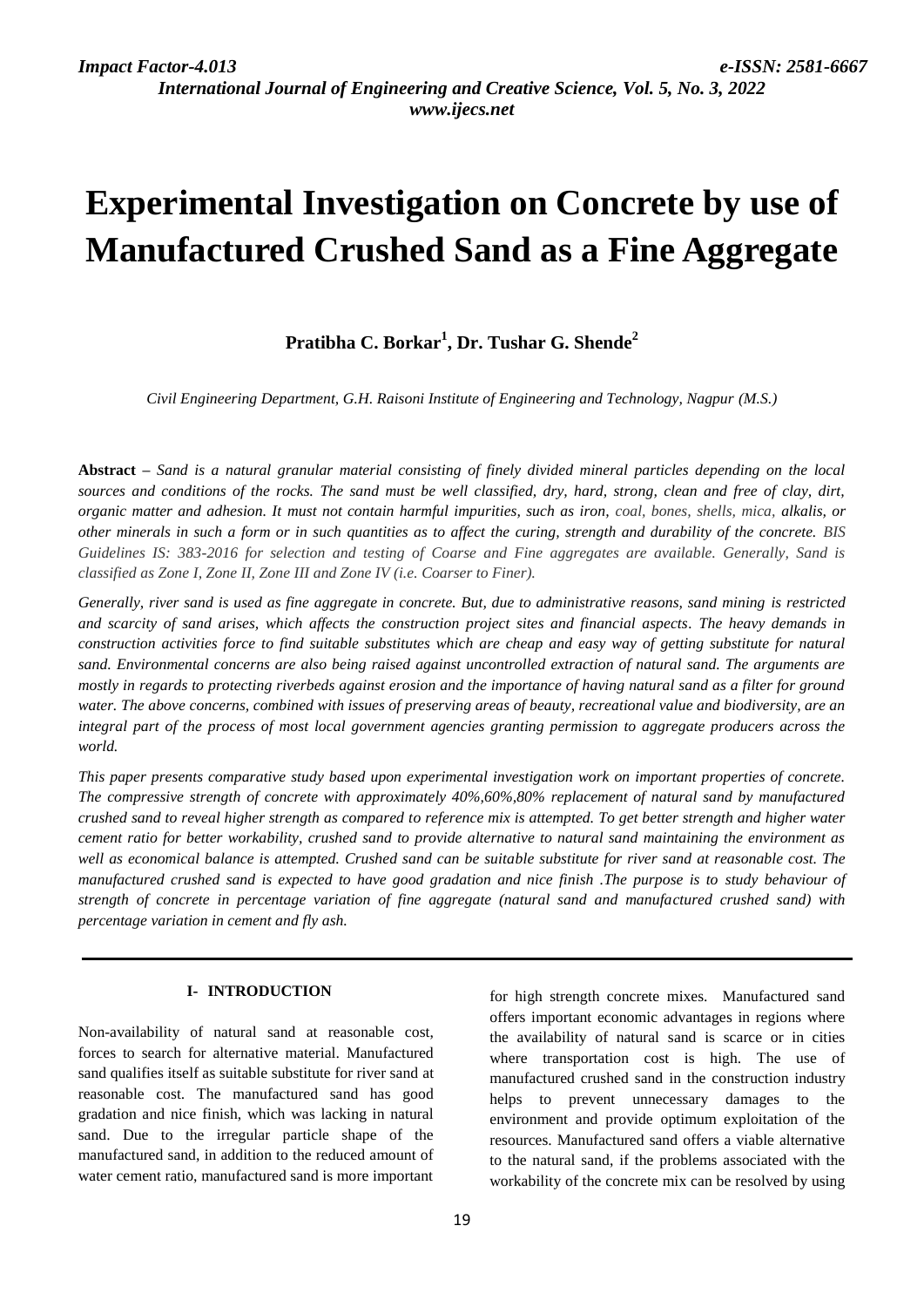# *Impact Factor-4.013 e-ISSN: 2581-6667 International Journal of Engineering and Creative Science, Vol. 5, No. 3, 2022 www.ijecs.net*

super plasticizer. The addition of super plasticizer to a concrete mix with manufactured sand allows the mix to have a better workability. Environment friendly approach is most important aspect and is touched due to understanding of earth life balance along with pollution free society [1, 14]. The strength and durability related tests have demonstrated superior strength and durability characteristics of HPC mixes containing silica fume and M-Sand. The dwindling sources of natural sand, and its high cost could encourage the adoption of M-sand.

 The environmental friendly high performance concrete with M-sand and silica fume can be effectively used in the construction industry to minimize the environmental pollution. The industrial by products silica fume and manufactured sand can be advantageously used in producing high performance concrete. Manufactured sand can be suitably used in making structural grade concrete by replaced 100% with natural sand [2, 4, 10]. The 50% of cement can be replaced with GGBS which result in resistance to penetration of water as proved by rapid chloride penetration test and water absorption test, is increased with increasing proportion of M-Sand Concrete. The durability of M-sand concrete under acid and sulphate attack is higher inferior to that of conventional concrete [5,7]. The usage of M-sand for high strength high performance concrete provides stronger and durable concrete structures which will be economical as well as environment friendly by preserving natural resources such as river sand. At the time of concrete used in crushed sand, it always used admixture for workability and strength improvement of concrete [6,11]. The split tensile strength T 28 days of M25, M30, M40 grade of concretes was the optimum mix for achieving higher tensile strength is 50 % natural sand 50 % manufactured sand. The required workability can be achieved by using water reducing admixture. The river sand can be fully replaced with manufactured sand. Compressive strength of concrete is increasing when the river sand is replaced by MS [12,13]. Durability test was conducted to analyse the cracking effect of MS. The MS mortar cubes has similar property and gives same workability and strength while plastering.

 Use of crushed sand has to control with adequate and balanced weight batching [15, 16]. The compressive strength of concrete has been increased up to 6% when sand is replaced by crushed sand in totality and subsequently slump value also increases. The value of slump is increased after addition of 1% of admixture for all proportions of sand replacement and maximum slump value is obtained at 50% replacement of natural

sand with artificial sand [17, 18]. Concrete by partial replacement of sand by crushed sand and cement fly ash mortar mixtures with sand gradation is obtained. After 90 days, there is a decrease in the absorption capacity of all mortar mixtures [20].

| Properties                                   | $20 \text{ mm}$<br>Aggregate | $10 \text{ mm}$<br>Aggregate |
|----------------------------------------------|------------------------------|------------------------------|
| Combine Flakiness $\&$<br>Elongation Index-% | 26.72                        | 37.03                        |
| Impact value-%                               | 13.17                        | 14.64                        |
| Water Absorption-%                           | 0.890                        | 1.310                        |
| Specific Gravity                             | 2.873                        | 2.829                        |
| Loose Bulk Density kg/ltr                    | 1.530                        | 1.475                        |
| % passing 75 Micron-%                        | 0.48                         | 0.58                         |

#### **II-METHODOLOGY**

Cement, Ordinary Portland cement of 43Grade was used. Course aggregate includes both 20mm and 10mm aggregate. Fine aggregate includes both Natural sand (River sand from Wainganga River) and Crushed sand (Manufactured crushed sand from K.S.Metals crusher plant).Fly ash was obtained from power plant located near Nagpur. Technoplast S-300(Asian Paints) was used as Chemical Admixture in mix. Drinking water was used for preparation of concrete mix from source at plant site free from impurities. Material collected from various sources for preparation of concrete as per type and source given below. Cement, Fly ash, Admixture, Course aggregate (20mm, 10mm), fine aggregate (Natural/Crushed sand) sample was initially tested for quality check.

#### **Testing of Material**

Various tests are done on collected material as per IS specification. (IS: 383-2016 and IS 2386 part I, II, III, IV).Test result of material used for preparation Mix design of M25 grade of concrete is as given in tabular form. Table A to F shows below test result of materials used for concrete mix preparation.

| Table 1: Test report of Fine aggregate (Crushed sand and |  |
|----------------------------------------------------------|--|
| Natural sand)                                            |  |

| Properties                                        | Crushed<br>sand | Natural sand |
|---------------------------------------------------|-----------------|--------------|
| Fineness modulus of sand                          | 3.38            | 2.79         |
| Water absorption-%(IS 2386<br>part III)           | 2.20            | 1.20         |
| Specific Gravity-(IS 2386<br>part III)            | 2.74            | 2.64         |
| Loose Bulk Density kg/Ltr-<br>%(IS 2386 part III) | 1.693           | 1.455        |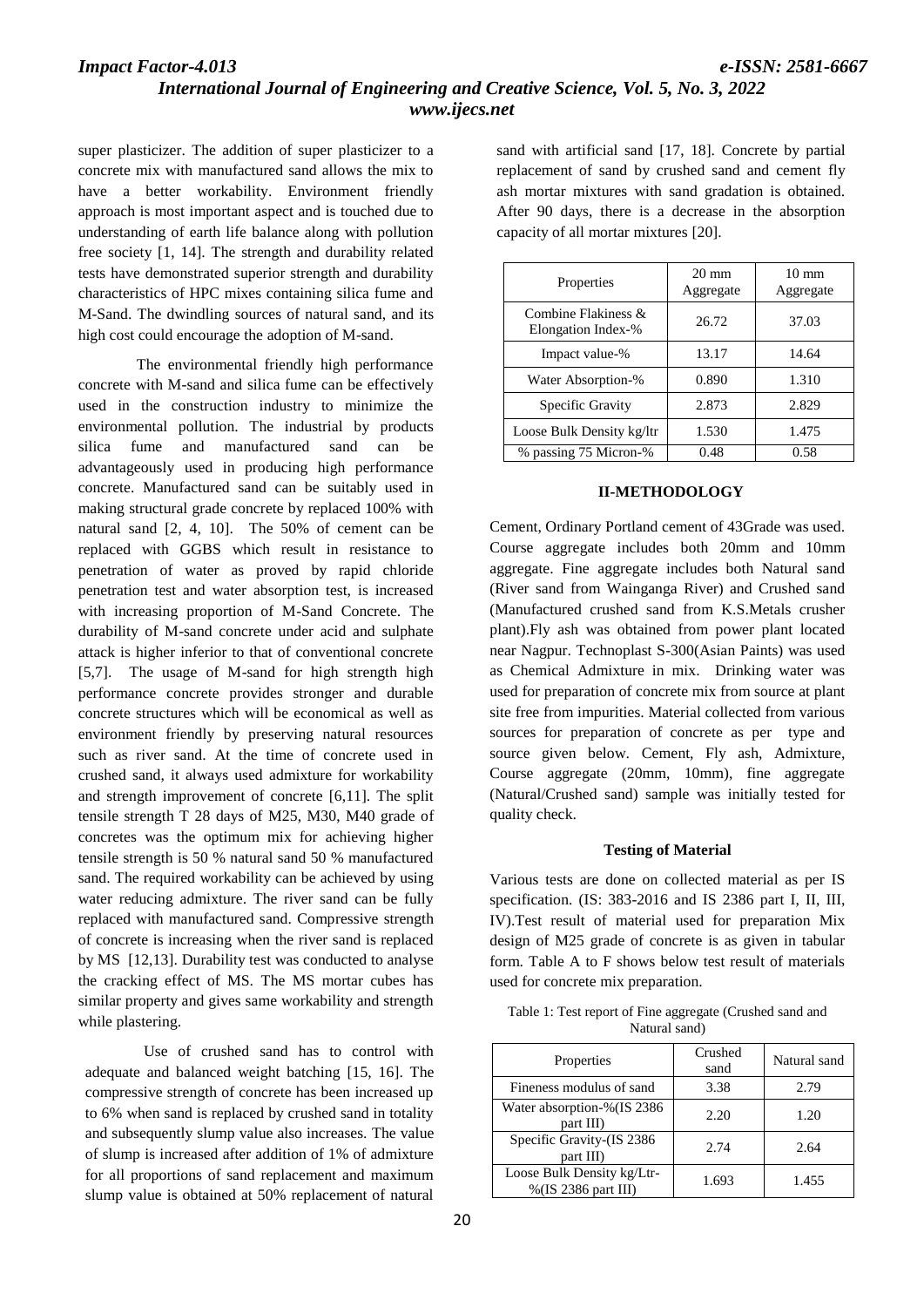| Sieve        | <b>Test Results</b> | <b>Test</b> | Requirement  |
|--------------|---------------------|-------------|--------------|
| Analysis (IS | of                  | Results of  | as per       |
| 2386 Part-1) | Manufactured        | Natural     | IS:383-      |
|              | crushed sand        | River sand  | $2016$ (Zone |
| Sieve size   | %Passing            | %Passing    | II)          |
| .mm          |                     |             |              |
| 10           | 100.00              | 98.92       | 100          |
| 4.75         | 77.00               | 95.08       | $90 - 100$   |
| 2.36         | 65.46               | 93.42       | 75-100       |
| 1.18         | 47.46               | 84.10       | 55-90        |
| 0.6          | 33.40               | 46.10       | 35-59        |
| 0.3          | 22.54               | 2.38        | $8 - 30$     |
| 0.15         | 15.58               | 0.76        | $0-10$       |

Table 2: Test report of Course aggregate (20mm and 10mm Aggregate sample) Sieve Analysis test result below satisfy the Requirement as per IS: 2386(Part I, III, IV)

|           | Test Result of 20mm | Test Result of     |        | Requirement           |
|-----------|---------------------|--------------------|--------|-----------------------|
| aggregate |                     | 10mm aggregate     |        | as per<br>IS:383-2016 |
| Sieve     | % passing           | Sieve              | %      |                       |
| size mm   |                     | passing<br>size mm |        | (Zone II)             |
| 40        | 100.00              | 12.50              | 100.00 | 100                   |
| 20        | 95.49               | 10                 | 59.86  | 85-100                |
| 10        | 0.10                | 4.75               | 0.26   | $0 - 20$              |
| 4.75      | 0.00                | 2.36               | 0.00   | $0 - 5$               |

Table 3: Test on Cement-Ultratech OPC43 Grade

| Consistency                     | 28.5 %            |  |
|---------------------------------|-------------------|--|
| Specific Gravity                | 3.10              |  |
| Initial Setting time            | $185 \text{ min}$ |  |
| Final Setting time              | $260 \text{ min}$ |  |
| Soundness by Le'chattelier      | $1.0 \text{ min}$ |  |
| Expansion                       |                   |  |
| Specific surface by Blain's Air | $390$ sq.m/kg     |  |
| 3 days compressive strength     | 380 Mpa           |  |
| 7 days compressive strength     | 49.0 Mpa          |  |
| 28 days compressive strength    | 64.0 Mpa          |  |

Table 4: Test on Fly ash

| Specific Gravity of Fly ash                   | 2.09          |
|-----------------------------------------------|---------------|
| Specific surface by Blain's Air of<br>Fly ash | $339$ sq.m/kg |

As per above test results, it shows material fulfilled the requirement as per IS code. Mix design of M25 grade concrete is prepared with %variation in Natural and crushed sand along with %variation in cement and flyash. Concrete cube prepared with different condition of variation in materials at site.

After curing period of concrete cube 7days, 21days, 28days, tests are done for compressive strength of concrete.

## **III - EXPERIMENTAL WORK DONE**

Compressive strength of concrete cube with variation in material contents as shows below.

| Sr.            | Concr  | Compressive Strength of concrete Cube (Mpa) |               |                |
|----------------|--------|---------------------------------------------|---------------|----------------|
| N              | ete    | Condition I:                                | Condition II: | Condition III: |
| 0.             | cube   | M25                                         | M25           | M25            |
|                | Age in | OPC+100%                                    | $OPC+100\%N$  | $OPC+100\%N$   |
|                | days   | N.S.                                        | $S_{+}$       | $.S.+$         |
|                |        | $+10\%$ Flyash                              | 20% Flyash    | 30% Flyash     |
| 1              | 7      | 22.09                                       | 23.73         | 20.93          |
| $\overline{2}$ | 7      | 23.64                                       | 22.67         | 18.89          |
| 3              | 7      | 22.84                                       | 24            | 19.24          |
| $\overline{4}$ | 7      | 22.89                                       | 23.20         | 18.58          |
| 5              | 7      | 23.87                                       | 24.76         | 19.51          |
| 6              | 7      | 21.42                                       | 24.18         | 22.71          |
| 7              | 21     | 29.11                                       | 30.62         | 26.04          |
| 8              | 21     | 30.18                                       | 30.27         | 23.96          |
| 9              | 21     | 30.58                                       | 29.56         | 25.38          |
| 10             | 21     | 30.44                                       | 28.89         | 25.87          |
| 11             | 21     | 29.96                                       | 27.51         | 27.02          |
| 12             | 21     | 31.64                                       | 28.36         | 23.96          |
| 13             | 28     | 35.07                                       | 33.60         | 32.27          |
| 14             | 28     | 37.96                                       | 34.84         | 29.96          |
| 15             | 28     | 36.18                                       | 33.07         | 29.24          |
| 16             | 28     | 37.42                                       | 32.00         | 30.58          |
| 17             | 28     | 36.49                                       | 33.29         | 29.29          |
| 18             | 28     | 35.38                                       | 32.13         | 30.22          |

Table 5: T-(1) Compressive strength of concrete with 100% N.S. and %variation in Fly ash

Table 6: T-(2) Compressive strength of concrete with %Variation in Natural /Crushed sand

| Sr.            | Concr  | Compressive Strength of concrete Cube (Mpa) |                |                |
|----------------|--------|---------------------------------------------|----------------|----------------|
| N              | ete    | Condition I:                                | Condition II:  | Condition III: |
| О.             | cube   | M25                                         | M25            | M25            |
|                | Age in | $OPC+60\%$ N.S                              | $OPC++40\%N$ . | $OPC+20\%$ N.S |
|                | days   | $. +40\%$ C.S.                              | $S.+60\%C.S.$  | $. +80\%$ C.S. |
| 1              | 7      | 23.73                                       | 24.49          | 23.56          |
| $\overline{2}$ | 7      | 24.71                                       | 22.76          | 21.82          |
| 3              | 7      | 24.00                                       | 23.82          | 24.27          |
| 4              | 7      | 23.51                                       | 22.13          | 22.84          |
| 5              | 7      | 25.24                                       | 24.98          | 21.56          |
| 6              | 7      | 24.67                                       | 23.87          | 19.42          |
| 7              | 21     | 30.62                                       | 32.22          | 29.78          |
| 8              | 21     | 31.96                                       | 33.11          | 31.56          |
| 9              | 21     | 32.93                                       | 31.60          | 30.49          |
| 10             | 21     | 31.64                                       | 31.33          | 27.91          |
| 11             | 21     | 30.84                                       | 32.98          | 29.96          |
| 12             | 21     | 32.40                                       | 31.78          | 29.11          |
| 13             | 28     | 36.62                                       | 37.42          | 33.73          |
| 14             | 28     | 37.60                                       | 37.29          | 35.47          |
| 15             | 28     | 35.07                                       | 37.69          | 34.71          |
| 16             | 28     | 37.21                                       | 35.07          | 32.23          |
| 17             | 28     | 35.02                                       | 34.13          | 30.62          |
| 18             | 28     | 36.13                                       | 35.38          | 31.47          |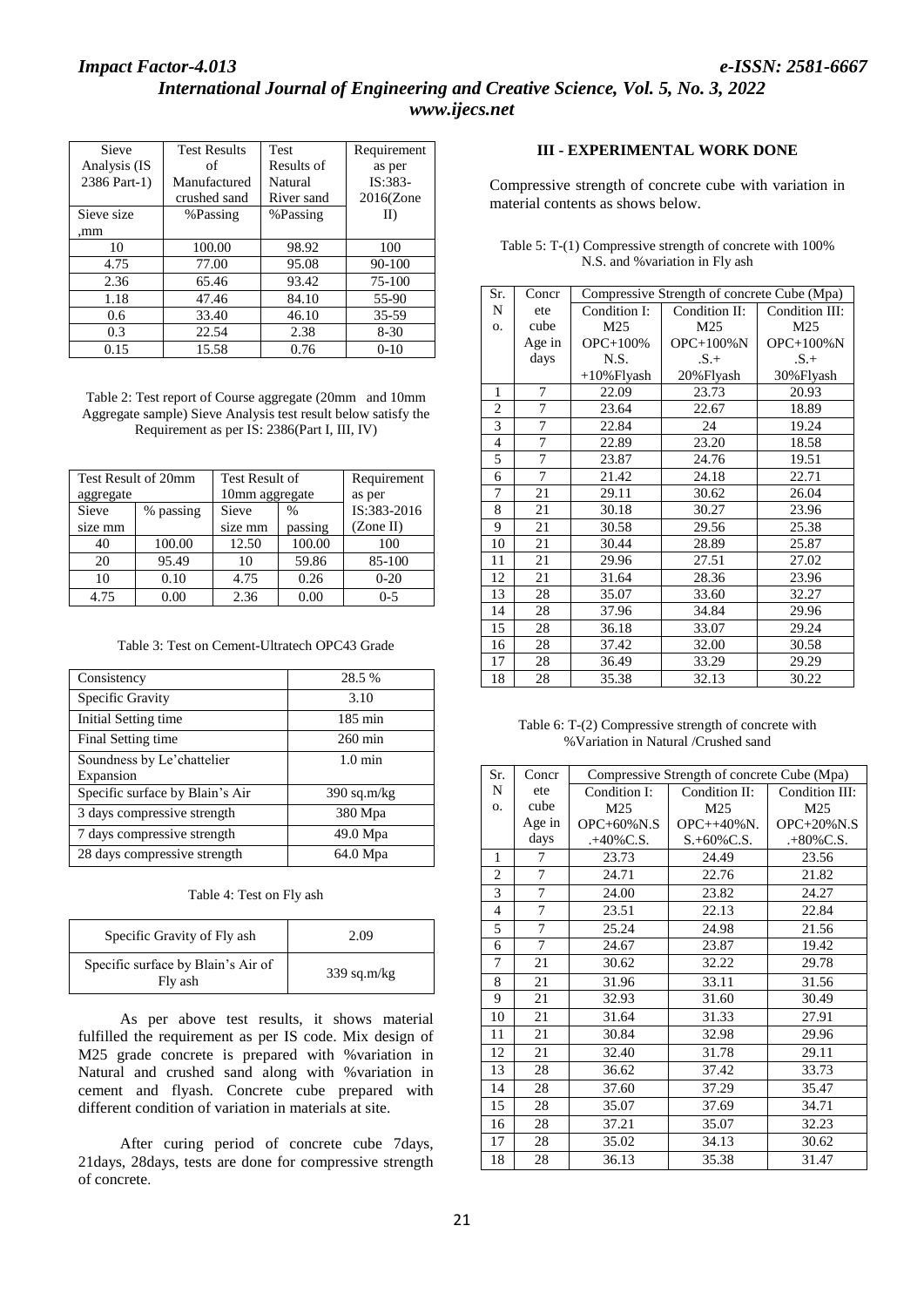| Table 7: T-(3) Compressive strength of concrete with fixed |  |
|------------------------------------------------------------|--|
| 60% N.S., 40% C.S. and % variation in Fly ash content      |  |

| Sr             | Con   | Compressive Strength of concrete Cube (Mpa) |                     |                     |  |
|----------------|-------|---------------------------------------------|---------------------|---------------------|--|
|                | crete | Condition I:                                | Condition II:       | Condition III:      |  |
| N              | cube  | M25                                         | M <sub>25</sub>     | M25                 |  |
| О.             | Age   | OPC+60%N.S.                                 | $OPC+60\%$ N.S      | $OPC+60\%$ N.S      |  |
|                | in    | $+40\%$ C.S.+                               | $. +40\%$ C.S. $+2$ | $. +40\%$ C.S. $+3$ |  |
|                | days  | 10%FlyAsh.                                  | 0%FlyAsh            | 0%FlyAsh            |  |
| 1              | 7     | 21.11                                       | 22.76               | 20.21               |  |
| $\overline{2}$ | 7     | 23.38                                       | 23.60               | 21.51               |  |
| $\overline{3}$ | 7     | 24.36                                       | 21.82               | 20.53               |  |
| $\overline{4}$ | 7     | 25.51                                       | 22.0                | 18.98               |  |
| 5              | 7     | 24.49                                       | 23.64               | 20.27               |  |
| 6              | 7     | 23.47                                       | 25.11               | 21.29               |  |
| 7              | 21    | 31.64                                       | 31.33               | 30.40               |  |
| 8              | 21    | 31.29                                       | 32.80               | 28.93               |  |
| 9              | 21    | 32.93                                       | 31.60               | 32.09               |  |
| 10             | 21    | 31.78                                       | 33.24               | 29.47               |  |
| 11             | 21    | 32.98                                       | 32.27               | 28.84               |  |
| 12             | 21    | 32.67                                       | 33.51               | 31.51               |  |
| 13             | 28    | 33.29                                       | 33.29               | 32.09               |  |
| 14             | 28    | 34.13                                       | 34.84               | 30.62               |  |
| 15             | 28    | 34.76                                       | 34.18               | 28.62               |  |
| 16             | 28    | 35.73                                       | 34.44               | 32.44               |  |
| 17             | 28    | 34.58                                       | 33.29               | 31.33               |  |
| 18             | 28    | 35.33                                       | 34.18               | 30.58               |  |

Table 8: T-(4) compressive strength of concrete with fixed 40% N.S. , 60%C.S. and %variation in Fly ash content

| Sr.            | Con                  | Compressive Strength of concrete Cube (Mpa) |                                        |                                            |  |
|----------------|----------------------|---------------------------------------------|----------------------------------------|--------------------------------------------|--|
| N<br>0.        | crete<br>cube<br>Age | Condition I: M<br>25<br>$OPC+40\%$ N.S.+    | Condition II:<br>M25<br>$OPC+40\%$ N.S | Condition III:<br>M25<br><b>OPC+40%N.S</b> |  |
|                | in<br>days           | $60\%$ C.S.+                                | $. +60\%$ C.S. $+20$                   | $. +60\%$ C.S. $+30$                       |  |
|                |                      | 10%FlyAsh.                                  | %FlyAsh                                | %FlyAsh                                    |  |
| 1              | 7                    | 25.96                                       | 25.11                                  | 20.67                                      |  |
| $\overline{2}$ | $\overline{7}$       | 25.29                                       | 23.60                                  | 22.76                                      |  |
| 3              | 7                    | 24.22                                       | 22.76                                  | 22.09                                      |  |
| $\overline{4}$ | 7                    | 23.20                                       | 22.04                                  | 20.31                                      |  |
| 5              | 7                    | 24.98                                       | 24.53                                  | 18.76                                      |  |
| 6              | $\tau$               | 24.09                                       | 23.60                                  | 21.91                                      |  |
| 7              | 21                   | 31.73                                       | 30.89                                  | 27.20                                      |  |
| 8              | 21                   | 32.40                                       | 31.78                                  | 26.13                                      |  |
| 9              | 21                   | 34.40                                       | 29.96                                  | 28.53                                      |  |
| 10             | 21                   | 32.04                                       | 31.73                                  | 22.73                                      |  |
| 11             | 21                   | 33.16                                       | 29.64                                  | 26.58                                      |  |
| 12             | 21                   | 33.07                                       | 28.80                                  | 28.36                                      |  |
| 13             | 28                   | 35.73                                       | 32.40                                  | 30.44                                      |  |
| 14             | 28                   | 35.20                                       | 33.16                                  | 29.73                                      |  |
| 15             | 28                   | 37.56                                       | 33.24                                  | 31.20                                      |  |
| 16             | 28                   | 35.02                                       | 34.40                                  | 31.29                                      |  |
| 17             | 28                   | 36.71                                       | 32.31                                  | 32.09                                      |  |
| 18             | 28                   | 35.73                                       | 33.26                                  | 30.13                                      |  |

Table 9: T-(5) Compressive strength of concrete with fixed 20 % N.S. ,80%C.S. and %variation in Fly ash content

| Sr.                      | Conc              | Compressive Strength of concrete Cube (Mpa)            |                                                  |                                                   |  |
|--------------------------|-------------------|--------------------------------------------------------|--------------------------------------------------|---------------------------------------------------|--|
| No                       | rete<br>cube      | Condition I:<br>M <sub>25</sub>                        | Condition II:<br>M25                             | Condition III:<br>M25                             |  |
|                          | Age<br>in<br>days | $OPC+20\%N$<br>$.S.+80\% C.S.$<br>$^{+}$<br>10%FlyAsh. | $OPC+20\%$ N.S<br>$.+80\%$ C.S. $+2$<br>0%FlyAsh | $OPC+20\%$ N.S.<br>$+80\%$ C.S. $+30\%$<br>FlyAsh |  |
| 1                        | 7                 | 21.73                                                  | 20.18                                            | 20.36                                             |  |
| $\overline{2}$           | 7                 | 23.38                                                  | 19.16                                            | 22.04                                             |  |
| 3                        | 7                 | 25.07                                                  | 16.31                                            | 23.38                                             |  |
| $\overline{\mathcal{L}}$ | 7                 | 20.40                                                  | 17.29                                            | 21.24                                             |  |
| 5                        | 7                 | 22.80                                                  | 18.89                                            | 23.02                                             |  |
| 6                        | 7                 | 21.20                                                  | 20.27                                            | 21.02                                             |  |
| 7                        | 21                | 30.09                                                  | 23.47                                            | 28.22                                             |  |
| 8                        | 21                | 31.51                                                  | 25.16                                            | 26.04                                             |  |
| 9                        | 21                | 30.49                                                  | 25.64                                            | 27.20                                             |  |
| 10                       | 21                | 28.53                                                  | 28.96                                            | 28.18                                             |  |
| 11                       | 21                | 28.36                                                  | 27.24                                            | 30.40                                             |  |
| 12                       | 21                | 29.36                                                  | 24.62                                            | 26.13                                             |  |
| 13                       | 28                | 32.36                                                  | 29.69                                            | 29.69                                             |  |
| 14                       | 28                | 34.84                                                  | 31.29                                            | 31.78                                             |  |
| 15                       | 28                | 34.27                                                  | 31.47                                            | 32.40                                             |  |
| 16                       | 28                | 33.38                                                  | 30.62                                            | 30.93                                             |  |
| 17                       | 28                | 32.62                                                  | 31.78                                            | 32.98                                             |  |
| 18                       | 28                | 34.93                                                  | 32.18                                            | 33.56                                             |  |

## **IV - RESULT AND DISCUSSION**

## **T-(1) Compressive strength of concrete with 100% N.S. and %variation in Fly ash**

The average compressive strength of M25 grade of concrete at 7 days ,21days and 28 days with 100% Natural sand and 10%, 20%, 30%variation in Fly ash by reducing cement content shows below,

| Compressive strength of<br>concrete               | 7 Days<br>(Mpa) | 21Days<br>(Mpa) | 28Days<br>(Mpa) |
|---------------------------------------------------|-----------------|-----------------|-----------------|
| Condition $I : M25$<br>OPC+100%N.S.+10%Flyash     | 22.795          | 30.32           | 36.415          |
| Condition $II : M25$<br>OPC+100%N.S.+20%Flyash    | 23.755          | 29.20           | 33.155          |
| Condition III III : M25<br>OPC+100%N.S.+30%Flyash | 19.98           | 26.93           | 31.25           |



Fig.1- T (1) compressive strength of concrete with 100% N.S. and %variation in Fly ash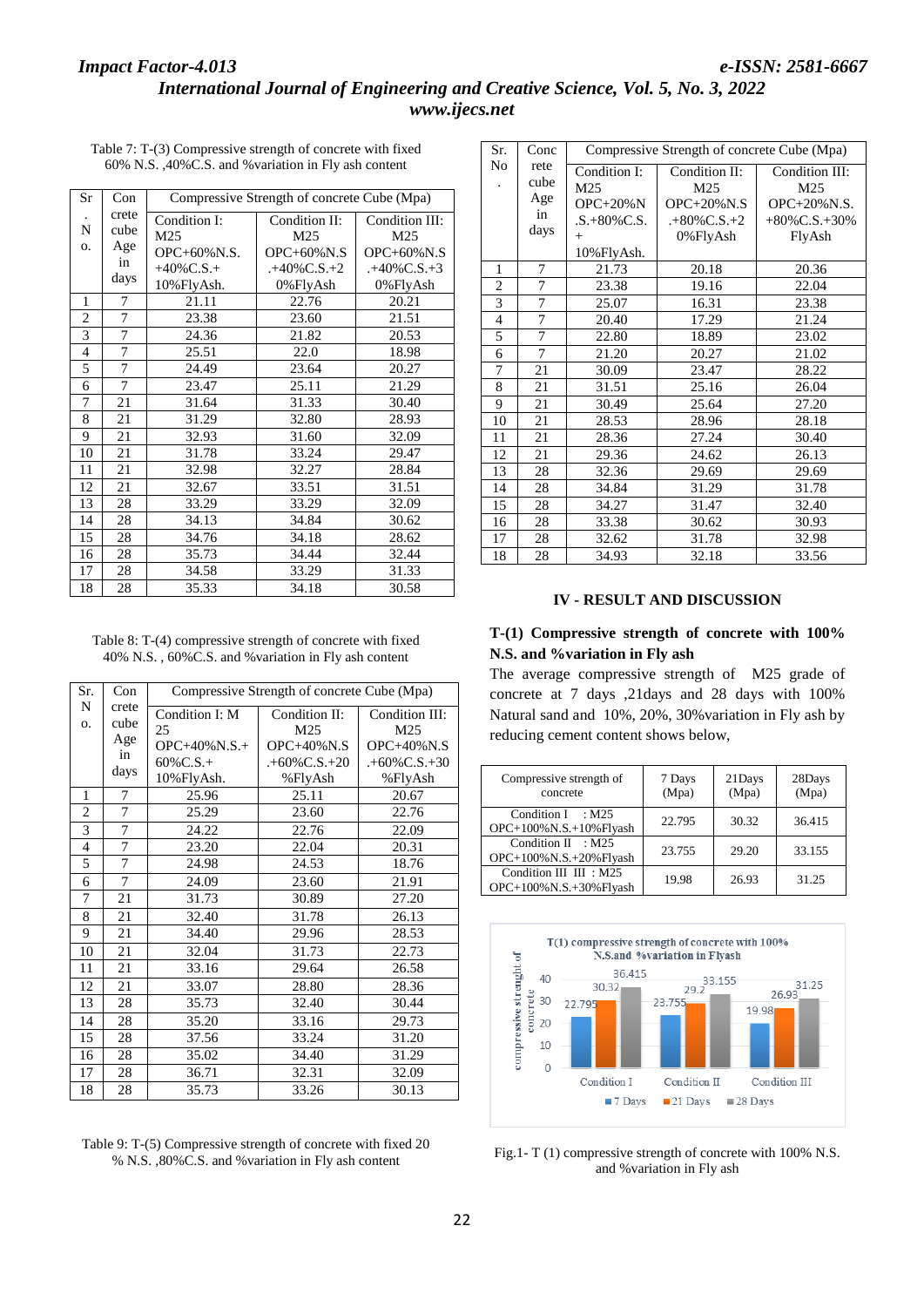# *International Journal of Engineering and Creative Science, Vol. 5, No. 3, 2022 www.ijecs.net*

From above test result of concrete cube is shows that the targeted compressive strength of concrete is achieved after 28 days of curing in all condition I, II, III of mix. Compressive strength of concrete increased from 7 days to 28 days gradually in above condition of mix. Due to increased content of fly ash from 10%,20%,30% with respect to reducing cement content in mix resulted in lowering of compressive strength of concrete from 36.415 N/mm <sup>2</sup>, 33.155 N/mm <sup>2</sup>, 31.25 N/mm <sup>2</sup> respectively. Recommended for not to increase fly ash contend in mix more than 30%.

## **T-(2) Compressive strength of concrete with % Variation in Natural /Crushed sand**

The average compressive strength of M25 grade of concrete at 7 days ,21days and 28 days with % variation in Natural sand and manufactured crushed sand shows below,

| Compressive strength of<br>concrete                 | 7 Days<br>(Mpa) | 21Da<br>ys<br>(Mpa | 28<br>Days<br>(Mpa) |
|-----------------------------------------------------|-----------------|--------------------|---------------------|
| Condition I: M25<br>OPC+60%N.S. $+40\%$ C.S.        | 24.31           | 31.73<br>5         | 36.28               |
| Condition II II : $M25$<br>OPC+40%N.S. +60% C.S.    | 23.675          | 32.17              | 36.165              |
| Condition III : M25<br>$OPC+20\%$ N.S. $+80\%$ C.S. | 22.24           | 29.80              | 33.04               |



Fig.2- T (2) compressive strength of concrete with % Variation in N.S. /C.S.

From above test result of concrete cube, it shows that the targeted compressive strength of concrete is achieved after 28 days of curing in all condition I, II, III of mix. Compressive strength of concrete increased from 7 days to 28 days gradually in above condition of mix. Due to increased content of crushed sand from 40%,60%,80%

with respect to reducing Natural sand content in mix compressive strength of concrete is  $36.28$  N/mm<sup>2</sup>, 36.165 N/mm<sup>2</sup>, 33.04 N/mm<sup>2</sup> respectively found to be more than targeted compressive strength of M25 grade of concrete. Hence, recommended for to increase crushed sand contend in mix more than 80% wrt to natural sand.

### **T-(3) Compressive strength of concrete with fixed % of N.S. /C.S. and %variation in Fly ash**

The average compressive strength of M25 grade of concrete at 7 days ,21days and 28 days with 60% Natural sand and 40% crushed sand with increased 10%, 20%, 30% Fly ash content by reducing cement content shows below,.

| Compressive strength of      | 7Days  | 21 Days | 28 Days |
|------------------------------|--------|---------|---------|
| concrete                     | (Mpa)  | (Mpa)   | (Mpa)   |
| Condition I: M25             | 23.72  | 32.215  | 34.635  |
| $OPC+60\%$ N.S. $+40\%$ C.S. |        |         |         |
| $+10\%$ Flyash               |        |         |         |
| Condition II: M25            | 23.16  | 32.46   | 34.035  |
| OPC+60%N.S. +40% C.S.        |        |         |         |
| $+20\%$ Flyash               |        |         |         |
| Condition III: M25           | 20.485 | 29.775  | 30.945  |
| $OPC+60\%$ N.S. $+40\%$ C.S. |        |         |         |
| $+30\%$ Flyash               |        |         |         |



Fig.3- T (3) compressive strength of concrete with fixed % of N.S. /C.S. and %variation in Fly ash

From above test result of concrete cube is shows that the targeted compressive strength of concrete is achieved after 28 days of curing in all condition I, II, III of mix. Compressive strength of concrete increased from 7 days to 28 days gradually in above condition of mix. Due to increased content of fly ash from 10%,20%,30% with respect to reducing cement content in mix resulted in lowering of compressive strength of concrete from 34.635 N/mm  $^2$ , 34.035 N/mm  $^2$ , 30.945 N/mm  $^2$ respectively. Recommended for not to increase fly ash contend in mix more than 30%.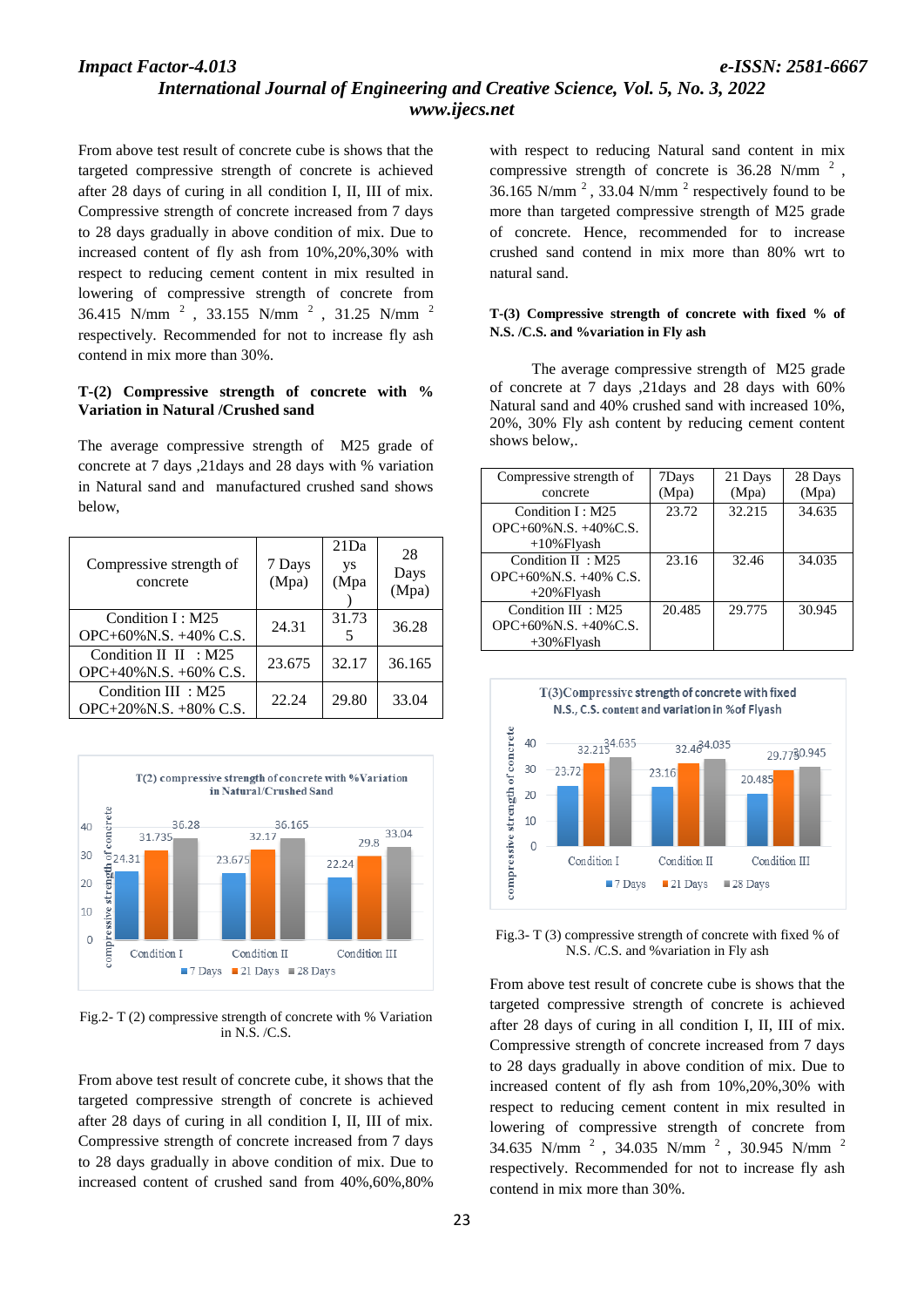# *International Journal of Engineering and Creative Science, Vol. 5, No. 3, 2022 www.ijecs.net*

## **T-(4) Compressive strength of concrete with fixed % N.S. /C.S. and %variation in Fly ash content**

The average compressive strength of M25 grade of concrete at 7 days ,21days and 28 days with 40% Natural sand and 60% crushed sand with increased 10%, 20%, 30% Fly ash content by reducing cement content shows below,

| Compressive strength of<br>concrete                                    | 7<br>Days<br>(Mpa) | 21<br>Days<br>(Mpa) | 28 Days<br>(Mpa) |
|------------------------------------------------------------------------|--------------------|---------------------|------------------|
| Condition I : M25 OPC+40%<br>N.S. +60%C.S. +10%Flyash                  | 24.625             | 32.80               | 35.99            |
| Condition II : $M25$ OPC+40%<br>N.S. +60%C.S. +20%Flyash               | 23.605             | 30.465              | 33.125           |
| Condition III : M25 OPC+<br>$40\%$ N.S. $+60\%$ C.S.<br>$+30\%$ Flyash | 21.085             | 27.425              | 30.815           |



Fig .4-T (4) compressive strength of concrete with fixed % N.S. /C.S. and %variation in Fly ash

From above test result of concrete cube is shows that the targeted compressive strength of concrete is achieved after 28 days of curing in all condition I, II, III of mix. Compressive strength of concrete increased from 7 days to 28 days gradually in above condition of mix. Due to increased content of fly ash from 10%,20%,30% with respect to reducing cement content in mix resulted in lowering of compressive strength of concrete from 35.99 N/mm<sup>2</sup>, 33.125 N/mm<sup>2</sup>, 30.815 N/mm<sup>2</sup> respectively. Recommended for not to increase fly ash contend in mix more than 30%.

## **T-(5) Compressive strength of concrete with fixed % N.S. /C.S. and %variation in Fly ash content**

The average compressive strength of M25 grade of concrete at 7 days ,21days and 28 days with 20% Natural sand and 80% crushed sand with increased 10%,

20%, 30% Fly ash content by reducing cement content shows below.

| Compressive strength of<br>concrete                                   | 7 Days<br>(Mpa) | 21<br>Days<br>(Mpa) | 28<br>Days<br>(Mpa) |
|-----------------------------------------------------------------------|-----------------|---------------------|---------------------|
| Condition $I : M25$<br>$OPC+20%$<br>$N.S. +80\% C.S. +10\%$ Flyash    | 22.43           | 29.73               | 33.73               |
| Condition $II : M25$<br>$OPC+20%$<br>$N.S. + 80\% C.S. + 20\% Flyash$ | 18.68           | 25.35               | 31.17               |
| Condition III: M25<br>$OPC+20%$<br>N.S. +80% C.S. +30% Flyash         | 21.845          | 27.7                | 31.89               |



Fig .5 -T (5) compressive strength of concrete with fixed % N.S./C.S.and %variation in Fly ash

From above test result of concrete cube,it is shows that the targeted compressive strength of concrete is achieved after 28 days of curing in all condition I, II, III of mix. Compressive strength of concrete increased from 7 days to 28 days gradually in above condition of mix. Due to increased content of fly ash from 10%,20%,30% with respect to reducing cement content in mix resulted in lowering of compressive strength of concrete from 33.73 N/mm  $^2$ , 31.17 N/mm  $^2$ , 31.89 N/mm  $^2$  respectively. Recommended for not to increase fly ash contend in mix more than 30%.

## **V- CONCLUSIONS**

Based on the experimental investigations carried out on M25 grade concrete mixes the following conclusions are drawn.

1. The compressive strength of M25 grade of concrete at 28 days with 100% Natural sand and 10%,20%,30%variation in Fly ash by reducing %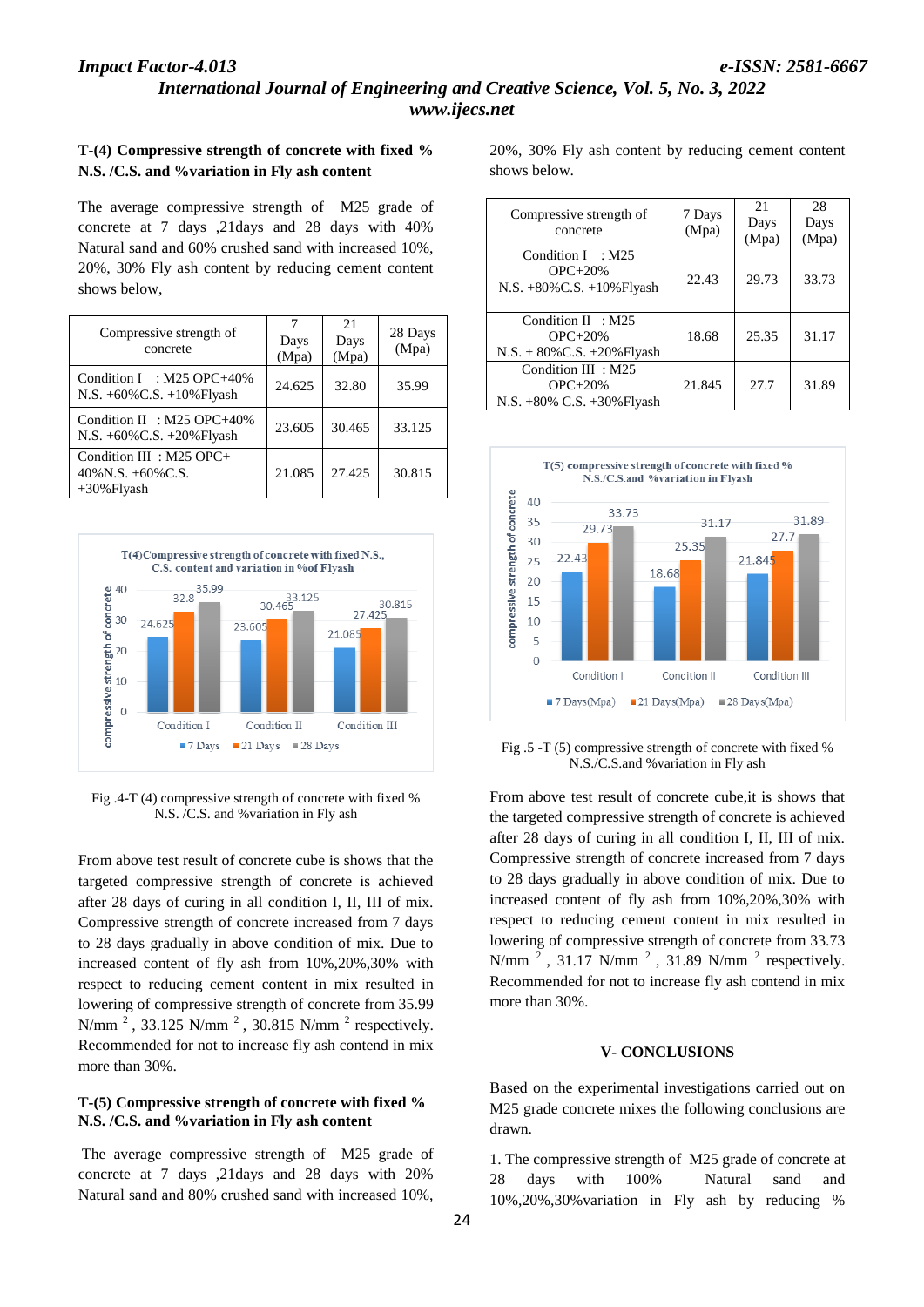cement content is 36.415 Mpa,33.155Mpa,31.25Mpa respectively. The compressive strength of M25 grade of concrete at 28 days with 60%.40% 20%Natural sand and 40%,60%,80%manufactured crushed sand is 36.28 Mpa,36.165 Mpa,33.04 Mpa respectively. The compressive strength of M25 grade of concrete at 28 days with 60%.Natural sand and 40% manufactured crushed sand and 10%,20%,30%increse in fly ash by reducing %cement content is 34.635 Mpa,34.035 Mpa,30.945 Mpa respectively. The compressive strength of M25 grade of concrete at 28 days with 40%.Natural sand and 60% manufactured crushed sand and 10%,20%,30% increse in fly ash by reducing % cement content is 35.99 Mpa, 33.125 Mpa, and 30.815 Mpa respectively. The compressive strength of M25 grade of concrete at 28 days with 20%.Natural sand and 80% manufactured crushed sand and 10%,20%,30% increse in fly ash by reducing % cement content is 33.73 Mpa,31.17 Mpa,31.89 Mpa respectively.

2. From above all test results, it is found that from 40% ,60%, 80% replacement of natural sand with manufactured crushed sand and increase in 10%,20%,30% of fly ash with reducing OPC cement content have achieved permissible compressive strength of concrete at 7 days ,21days and 28days.

3. It recommended to use more than 80% of manufactured crushed sand by replacing natural sand in high grade of concrete. But not to increase fly ash content more than 30% with respect to cement content.

4. From all observations, it is necessary to maintain water cement ratio in concrete with manufactured crushed sand always used admixture for workability and strength improvement of concrete.

5. Due to the irregular particle shape, fines content, without impurities of the manufactured sand, in addition to the reduced amount of water cement ratio, manufactured sand is more suitable for high strength concrete mixes.

6. Crushed sand have potential to provide alternative to natural sand maintaining the environment as well as economical balance. Crushed sand is suitable substitute for river sand at reasonable cost. The manufactured crushed sand have good gradation and nice finish.

#### **REFERENCES**

[1] *Priyanka A. Jadhava and Dilip K. Kulkarni, 'An experimental investigation on the properties of concrete containing manufactured sand', International Journal of*  *Advanced Engineering Technology E-ISSN 0976-3945 IJAET/Vol.III/ Issue II/April-June, 2012/101-104*

- [2] *Sangjun Park, 'Study on the Fluidity and Strength Properties of High Performance Concrete Utilizing Crushed Sand.'International Journal of Concrete Structures and Materials Vol.6, No.4, pp.231–237, December 2012 DOI 10.1007/s40069-012-0020-1 ISSN 1976-0485*
- [3] *Rajendra P. Mogre , Dr. Dhananjay K. Parbat , Dr. Sudhir P. Bajad, 'Feasibility of Artificial Sand in Concrete.' International Journal of Engineering Research & Technology (IJERT) Vol. 2 Issue 7, July -2013 IJERT ISSN: 2278-181*
- [4] *T.Shanmugapriya, Dr.R.N.Uma, 'Strength and Durability Studies on High Performance Concrete with Manufactured Sand as Fine Aggregate. 'International Journal of Applied Engineering Research, ISSN 0973- 4562 Vol. 10 No.2 (2015) pp. 1919-1924*
- [5] *S. Murali Krishnan, Dr.T.Felix Kala, 'Investigation on Durability Properties of Concrete Using Manufactured Sand and Admixtures.'International Journal of Mechanical Civil and Control Engineering Vol.1, Issue.4, September 2015.*
- [6] *V. Umamaheswaran, C. Sudha, P. T. Ravichandran and P. R. Kannan Rajkumar, 'Use of M Sand in High Strength and High Performance Concrete. Vol (28),DOI:10.17485 /ijst/2015/v8i28/84018, October 2015*
- [7] *B. Vijaya1 and S. Senthil Selvan, 'Study on the Strength and Durability Properties of Concrete with manufactured. Sand', Vol 8(36), DOI:10.17485/ijst/2015/v8i36/88614, December 2015.*
- [8] *IS Code-383-2016 Course and fine aggregate forconcrete-specification (Third Revision)*
- [9] *IS Code-2386-1963, Part-I, II, III, IV Method of test for aggregate for concrete*
- [10] *T. Shanmugapriya, K. Sathish Raja and C. Balaji, 'Strength and durability properties of High performance concrete with manufactured sand ', Journal of Engineering and Applied Sciences Vol. 11, No. 9, May 2016*
- [11]*Ganesh V. Tapkire, Vikram J. Patel , Hemraj R. Kumavat, and Rajendra D. Patil,'Comparative Analysis of River & Crushed Sand in Concrete'International Journal of Innovative Research in Science, Engineering and Technology DOI:10.15680/IJIRSET.2017.Vol. 6, Issue 3, March 2017.*
- [12]*Anjali Rathore, Pushpendra Kumar Kushwaha, Dr. Mohit Gangwar, 'An Experimental Study on Use of Manufactured Sand in Concrete Production. 'International Journal of Creative Research Thoughts (IJCRT) 2018| Volume 6, Issue 1 January 2018.*